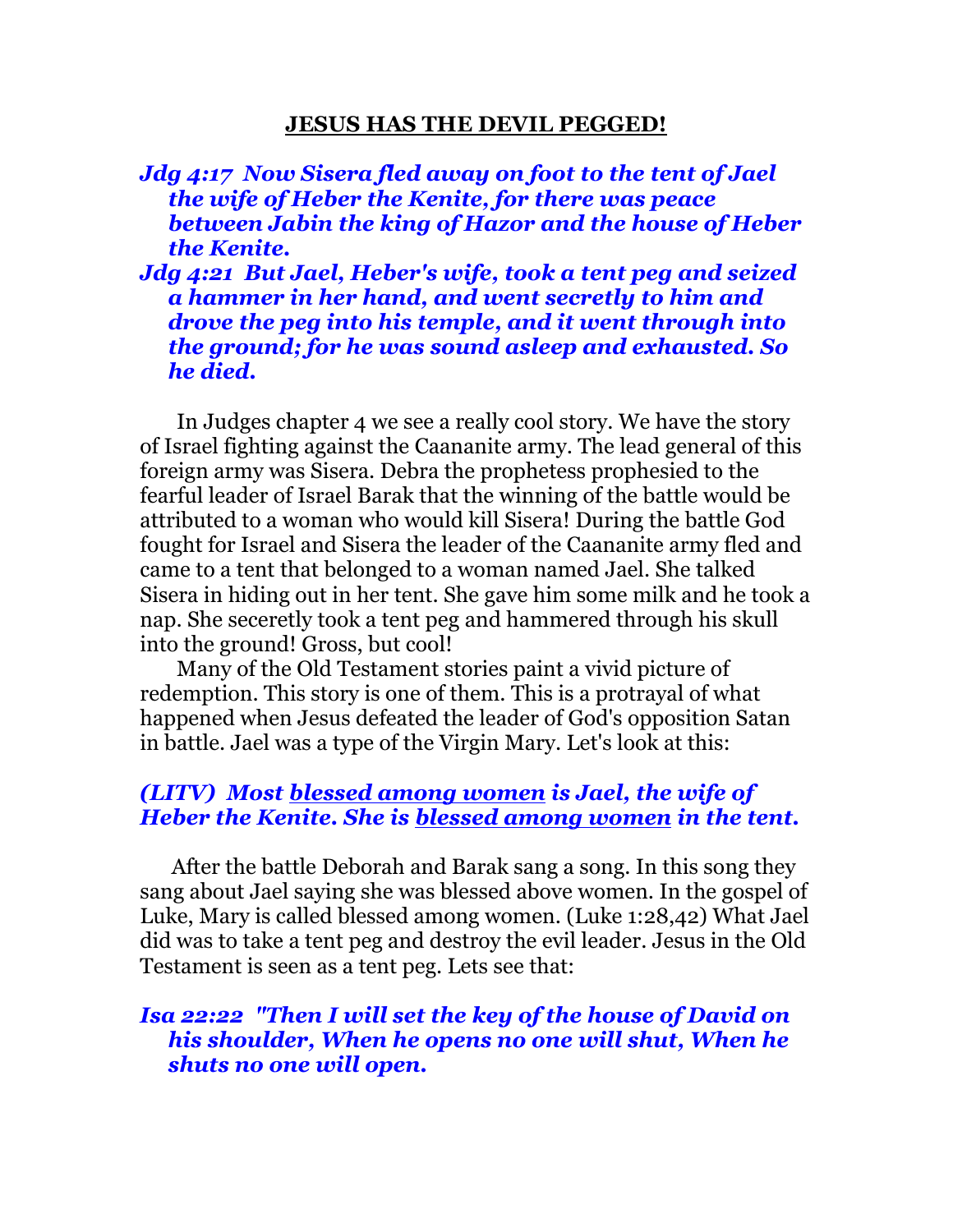## *Isa 22:23 "I will drive him like a peg in a firm place, And he will become a throne of glory to his father's house.*

#### *Zec 10:3 "My anger is kindled against the shepherds, And I will punish the male goats; For the LORD of hosts has visited His flock, the house of Judah, And will make them like His majestic horse in battle.*

## *Zec 10:4 "From them will come the cornerstone, From them the tent peg, From them the bow of battle, From them every ruler, all of them together.*

 Here are two Old Testament prophecies that speak of Jesus as the tent peg. Jesus was given the key to the house of David and from Judah came the cornerstone and tent peg! Jael took this tent peg and crushed the head of Sisera the evil leader. Sisera is a type of Satan. Lets see that:

## *Gen. 3:15 And I will put enmity between thee and the woman, and between thy seed and her seed; he shall crush thy head, and thou shalt crush his heel.*

 This prophecy was actually given by God Himself. He told Eve that her seed would crush the head of Satan, and he would hurt his heel. Women do not have seed. Seed comes from a man. However, Mary conceived a child being a virgin. This prophecy speaks of the virgin birth of the Lord Jesus Christ. So, Jael represented Mary, the peg represented Jesus Christ, and crushing the head of Sisera represented that by the virgin birth of Jesus and his work on the cross He would crush the head of Satan. Jesus defeated and disarmed the devil when he arose from the dead! No he has no arms or legs- get it- defeeted and disarmed? :)

Well if Jesus defeated the devil and crushed his head why does he look so active today in the Earth. Lets look at one more thing about this story in Judges.

## *Judges 5:27 (MSG) He slumped at her feet. He fell. He sprawled. He slumped at her feet. He fell. Slumped. Fallen. Dead.*

Here we see what happened to Sisera when she drove the tent peg through his head. It said he slumped, he fell, he sprawled, he slumped, he fell, slumped, fell, died. This is a picture of a man in convulsions! Gross, but cool. Sisera did not immediatly die. He convulsed for a bit and then died. When Jesus crushed Satan's head he did not immediatly cease his activity. He has been in convulsions ever since.